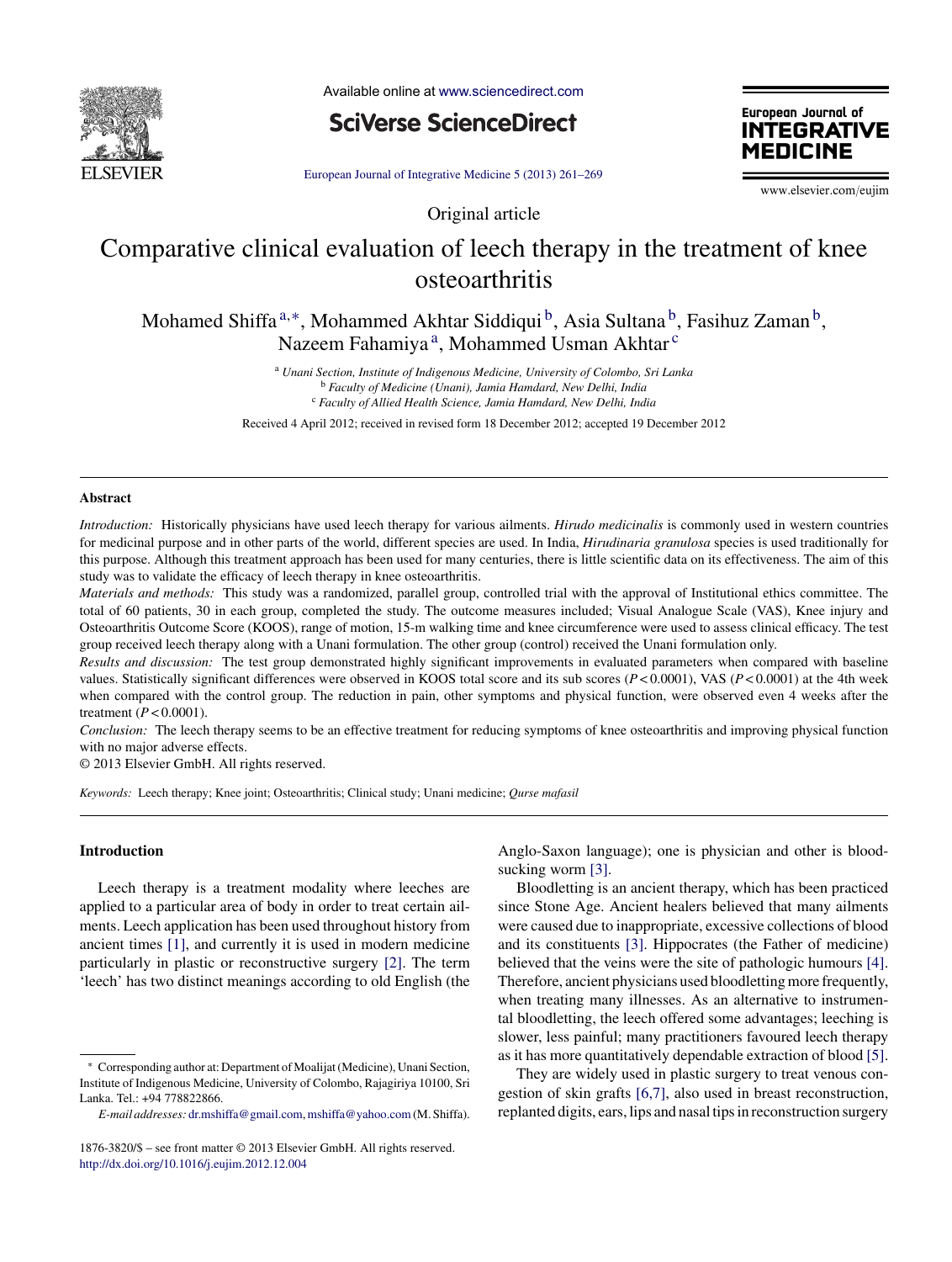and periorbital hematomas [\[8,9\].](#page-7-0) In Unani system of medicine, leech therapy has been used for several conditions such as skin diseases, arthritis, sciatica, pleurisy, pneumonia, pericardial pain, myocardial pain, hepatic pain. Famous Unani scholars like Avicenna, Rhazes, Galen, Al Bhagdadi, practiced leech therapy and mentioned this important treatment modality in their books [\[10–14\].](#page-7-0) This therapy reduces inflammation; hence, it relieves pain, stiffness, inflammation and improves the joint function in inflammatory disease like knee osteoarthritis [\[15,16\].](#page-7-0)

Osteoarthritis (OA) is a chronic degenerative disorder of multifactorial aetiology characterized by loss of articular cartilage, hypertrophy of bone at the margins, subchondral sclerosis and range of biochemical and morphological alterations of the synovial membrane and joint capsule [\[17\].](#page-7-0) The Subcommittee on Osteoarthritis of the American College of Rheumatology Diagnostic and Therapeutic Criteria Committee defined OA as "A heterogeneous group of conditions that lead to joint symptoms and signs which are associated with defective integrity of articular cartilage, in addition to related changes in the underlying bone at the joint margins". Clinically, the condition is characterized by joint pain, tenderness, limitation of movement, crepitus, occasional effusion, and variable degrees of local inflammation [\[18\].](#page-7-0)

In modern medicine, Non-Steroidal Anti-Inflammatory Drugs (NSAIDs) are the mainstay of treatment of OA. Nevertheless, these NSAIDs have many adverse effects like gastric ulceration, gastro-intestinal bleeding and perforations [\[19\].](#page-7-0) Considering the large number of people suffering from OA, limitations in the conventional medical management and the known adverse effects associated with NSAID and glucocorticoids use, indicate a real need for safe and effective treatment of arthritis patients [\[20\],](#page-7-0) for which alternative medicine is the best answer, because they have been used successfully on human beings without any reported major adverse effects over centuries. These challenges drive us to explore alternative modes of treatment having the least or no side effects for this painful condition.

*Hirudo medicinalis*, described by Linnaeus in 1758, has long been believed the one and only European medicinal leech [\[21\].](#page-7-0) It is being presently approved by US Food & Drug Authority for use in medical procedures [\[22\].](#page-7-0) It is the most frequently used species of leech that is not native to the Indian subcontinent [\[23\].](#page-7-0) Nowadays modern scientists are trying to validate its beneficial effects by using acceptable scientific parameters. In India, *Hirudinaria granulosa* species is used traditionally for the therapeutic purposes [\[24\].](#page-7-0) *H. granulosa*, abundant in the states of Madras, Kerala, Madhya Pradesh, Uttar Pradesh and the Punjab, was the species commonly cultured for this purpose [\[25\].](#page-7-0) Since, the use of *H. granulosa* is far back, but the scientific data is very much less. Hence, this study has been carried out to validate the efficacy of leech therapy in knee osteoarthritis.

## **Materials and methods**

This study was a randomized, parallel group, controlled trial carried out at Majeedia Hospital, Jamia Hamdard University, New Delhi, in accordance with the principles stated in the Declaration of Helsinki (2004). The protocol was approved by

Institutional ethics committee for clinical trials in Unani drugs of Jamia Hamdard {DM/JH/FM/08 (ii)} at Jamia Hamdard. Patients were recruited Unani medical OPDs in Majeedia Hospital, New Delhi. Each participant was informed about the trial in accordance with Declaration of Helsinki. They were further given a description of anticipated risks and discomforts. Then, informed written consent was obtained from each participant in the prescribed format prior to performance of the study related procedures (i.e. physical examination, laboratory screening and other investigational procedure) and before administration of any study related medication. The study included individuals > 40 yrs, either sex, fulfilling the following criteria.

Inclusion criteria were as follows: diagnosed with OA of the knee of at least 6 months duration fulfilling American College of Rheumatology criteria, knee pain Visual Analogue Scale (VAS) – pain after walking 1524 cm (50 feet) in a flat surface >30 mm and <90 mm, Kellgren–Lawrence radiographic grading scale of osteoarthritis of the tibiofemoral joint grades 1–3, patients who were willing to discontinue all NSAIDs or other analgesic medication taken for any conditions, patients who had given their written informed consent and agreed to follow the protocol voluntarily were included.

Exclusion criteria were as follows: patients who are pregnant or lactating and the patients with anaemia  $\left($ <10 g% Hb), bleeding disorders, Diabetes mellitus, history of surgery of the knee joints, tidal lavage or arthroscopy of either knee within the past 12 months, hypersensitivity/allergy to food &/drug or leech, history of alcohol or drug abuse, excessive smoking (more than 10 cigarettes/day), established/diagnosed neurological or psychiatric disorders and patients who were on steroid drug therapy, anti-coagulants (coumadin, heparin, aspirin > 325 mg per day), intra-articular corticosteroid injection of either knee within 3 months prior to baseline screening, NSAIDs, oral analgesics, muscle relaxants, or low-dose antidepressants were excluded.

Patients with acute medical or surgical conditions such as cardiac, renal, hepatic diseases, concomitant skin diseases at the application site and not willing to be randomized were also excluded from the study.

# *Allocation of patients to study group*

The patients who qualified for the study were randomized by using stratified block randomization. The total of 60 patients were randomly allocated to test and control groups containing 30 in each. Stratification was done according to severity of illness (evaluated by VAS; more than 60 as more severe and lessthan 60 aslesssevere). Thus, either group had equal distribution in severity. These blocks were covered in an envelope and numbered in a sequential order containing two categories (more severe and less severe). When a patient was included in the study, one envelope (according to the patient's severity) which had the lowest sequential number was opened and assigned the patient to the respective group. The protocol therapy was an invasive and there was no placebo treatment possible. Therefore, patients could not be blinded to the therapy. At first visit, patients were screened by history, physical examination and baseline investigations.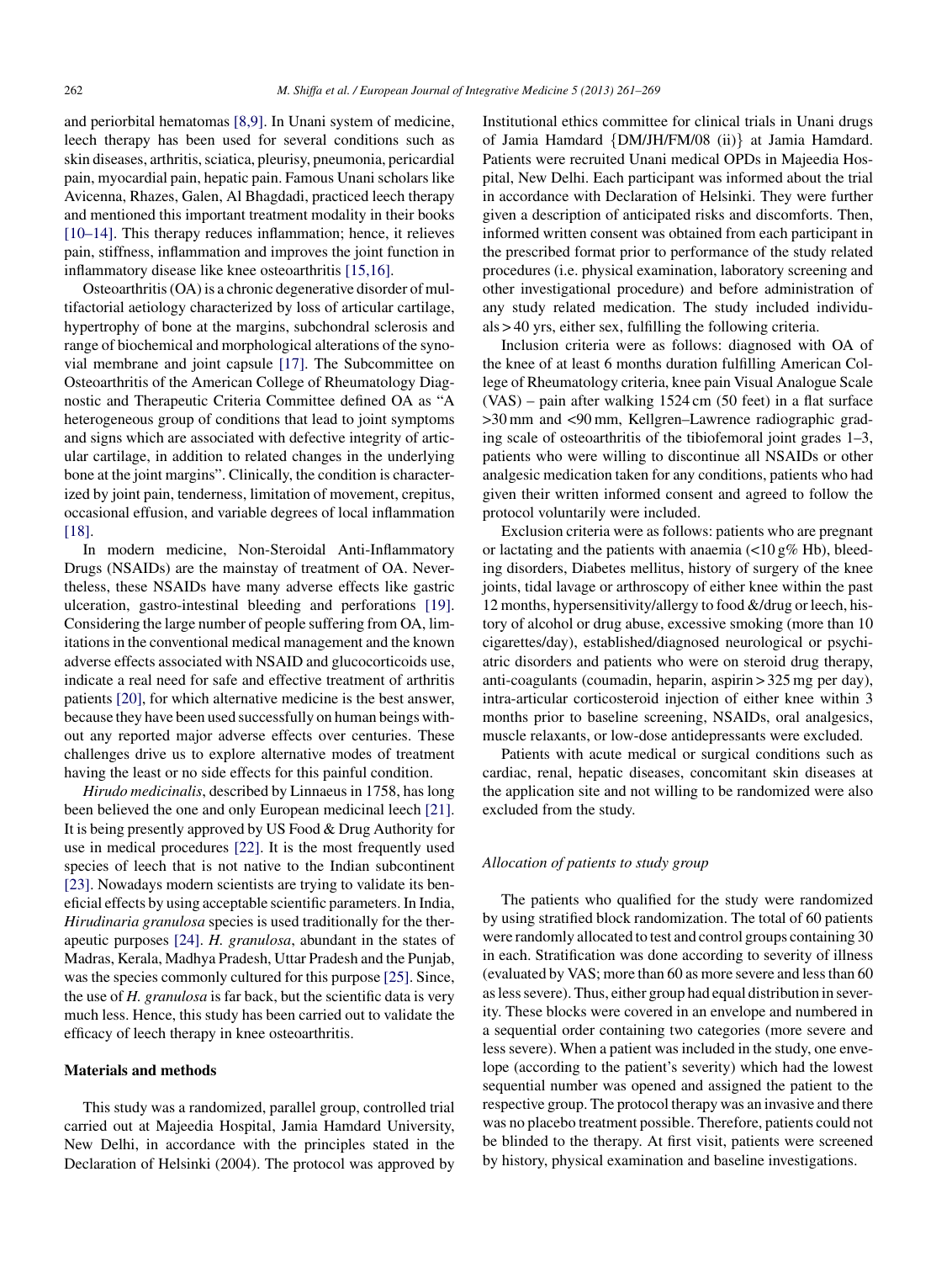# *Interventions*

The test group received leech therapy (2 leeches one in medial side and other one in lateral side of the knee joint round the patella of both knees, every week for 4 weeks i.e. at day 0, 7, 14, 21 and 28) along with a Unani formulation – *Qurse mafasil Jadeed* (*QMJ*) 500 mg twice daily for 28 days. While, control group received the same Unani formulation alone in same dose for 28 days.

*Qurs-e-Mafasil Jadeed* (*QMJ*) is a Unani formulation mentioned in Qarabadeen-e-Majeedi (Pharmacopoeia), which is a part of National Formulary of Unani Medicine, Government of India. *QMJ* contains *Surinjan talkh* – Golden collyrium (*Colchicum luteum*) 25 g, *Chob zard* – Turmeric (*Curcuma longa*) 25 g, *Gond Keekar* – gum Arabic (*Acacia arabica*) 5 g.

## *Identification*

The leech was identified as *H. granulosa* by Prof. Waseem Ahmad, Department of Zoology, Aligarh Muslim University, Aligarh, India.

Ancient physicians have mentioned the characteristics of medicinally usable leeches. Avicenna has stated the following characteristics for the identification of nonpoisonous leeches for medicinal purpose. They are

- The leeches which are thin and having tiny heads
- Emerald green leeches, which are predominantly green and having yellow stripes or leeches which resemble liver colour
- Brown leeches with round sides
- Leeches which look like little locusts and those resemble mouse tails

Avicenna has described poisonous (medicinally non-usable) leeches, which have large heads, antimonial, black or green colour, having soft hairs and those resembling eels (snakefish). They may produce swelling syncope, haemorrhage, fever, paralysis andmalignant ulcers[\[12\].T](#page-7-0)hough famous Unani physicians have divided leeches into poisonous and nonpoisonous varieties, it now scientifically known that no aquatic, sanguivorous leech is poisonous. The adverse effects of leeches, mentioned in Unani classics, may be due to improper use which can produce same conditions, and which had been attributed to the poisonous leeches by the Unani physicians [\[34\].](#page-7-0)

#### *Application procedure*

Leeches were cleaned and put into water mixed with turmeric (in order to increase the activity and sterilize the leech). Application site was cleaned with water and rubbed until it becomes red. Then, two leeches, one in medial side and other in lateral side of the knee joint were applied. Fresh leeches were applied each time to prevent cross infection, even in same patient.

Leeches remained attached for 40–70 min. When it spontaneously detached from the sites of biting, bite wounds were cleaned with antiseptic solution and a tight bandage applied to prevent further bleeding or oozing. Patients were advised to

avoid physical work for 4–6 h in order to prevent bleeding. After leech therapy, the leeches were destroyed by placing them in 70% alcohol solution for minimum 10 min and then they were treated as bio-hazardous waste, disposed of in an appropriate waste receptacle.

### *Outcome measures*

Outcome measures were Visual Analogue Scale (VAS), Knee injury and Osteoarthritis Outcome Score (KOOS), active range of motion (AROM) and passive range of motion (PROM), 15 m walking time, knee circumference and Kellgren–Lawrence radiographic grading scale. Primary end point is at 4th week and the secondary end point was 8th week

A VAS is a measurement instrument that tries to measure a characteristic or attitude that is believed to range across a continuum of values and cannot easily or directly measured. Operationally a VAS is usually a horizontal line; 100 mm in length, on which higher score indicates more pain, The VAS score is determined by measuring in mm from the left hand end of the line to the point that the patient indicates. The two extremes of the scales are marked as 0 and 100, respectively. Zero represents no pain whereas 100 represent extreme pain. The subjects were given the scale and asked to mark the point that represents their perception of current state of pain [\[26\].](#page-7-0)

KOOS is developed as an instrument to assess the patients' opinion about their knee and associated problems. KOOS is meant to be used over short and long time intervals; to assess changes from week to week induced by treatment (medication, operation, physical therapy) or over years due to the primary injury or posttraumatic OA. KOOS consists of five subscales; KOOS pain, other symptoms, Activities in Daily Living (ADL), function in sport and recreation (sport/rec.) and knee related Quality of Life (QOL). KOOS has been used in patients 14–78 years old. KOOS includes WOMAC Osteoarthritis Index LK 3.0 in its complete and original format. KOOS is patientadministered, the format is user friendly, and takes about 10 min to fill out [\[27,28\].](#page-7-0)

ROM was measured before and after the treatment, by universal goniometer. The subjects were positioned prone with knee suitably stabilized and both active and passive range of motions were taken with the universal goniometer. The stationary arm was placed with the free end pointing towards the greater trochanter of the ipsilateral femur, and the moving arm pointing towards the medial malleolus of tibia. The final ranges were recorded [\[29\].](#page-7-0)

Patients were asked to walk across 15-m distance at their natural speed; walking time was obtained with the help of stopwatch. Three readings were taken and the mean was calculated and recorded [\[30,31\].](#page-7-0)

Knee circumference was measured at mid patellar level with a measuring tape positioning the leg slightly bent. Difference of knee joint circumference more than 1.0 cm represents a real clinical improvement (smallest real difference) [\[32,33\].](#page-7-0)

Kellgren–Lawrence radiographic grading scale of osteoarthritis of the tibiofemoral joint was used; X-rays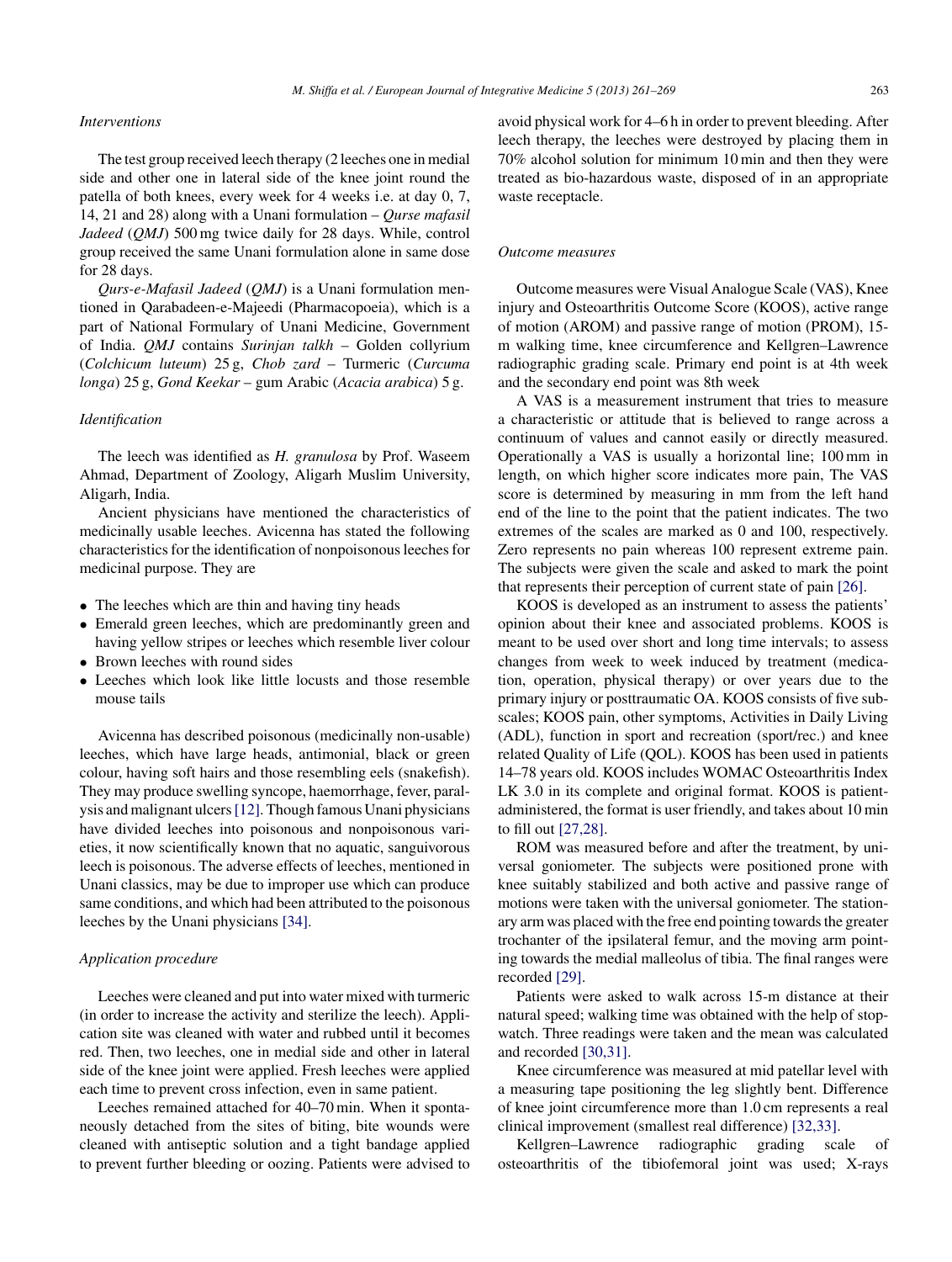of the affected joints were taken before and after the treatment to compare the radiological changes [\[34,35\].](#page-7-0)

Laboratory investigations were performed before treatment (at baseline) and after treatment (after 28th day), which included full blood count, liver function test (LFT), kidney function test (KFT), bleeding time, clotting time and prothrombin time. Results were analyzed by using Friedman test within the group for repeated observations and Wilcoxon signed rank test for paired observations. Level of significance was taken at *P* < 0.05. The analysis of the observational data was performed and presented in the form of graphs and tables by using Graphpad instat 3 and Microsoft® Excel (2007) softwares.

# **Results**

All 60 patients completed the study, 30 in each group. 38 patients were female while 22 patients were male. Mean age of participants was  $51.53 \pm 1.658$  years in test group and  $53.27 \pm 1.981$  years in control group. Mean BMI of participants in test group was  $29.18 \pm 1.031$  kg/m<sup>2</sup>, while in control group it was  $27.03 \pm 1.046$  kg/m<sup>2</sup>. Differences of baseline characters between two groups were not statistically significant (Table 1).

Test group had extremely significant improvement in KOOS pain score, symptoms score, activities in daily living, sport/recreational score, quality of life score and KOOS total score at 4th week and at 8th week. Visual Analogue Scale also showed a highly statistically significant improvement in the test group at 4th week and 8th week. Statistically significant improvement was noticed in AROM, PROM and Knee circumference in right and left knee joints at 4th week and 8th week. Walking time was also improved significantly. These parameters were compared with baseline values and the values are represented in Table 2 with their Standard Error of Mean (SEM).

In control group, statistically significant improvement was noticed at 4th week in KOOS pain score, KOOS symptoms score, KOOS ADL, KOOS sport/rec., KOOS QOL, KOOS total score,

| Table 1                                     |  |
|---------------------------------------------|--|
| Baseline characteristics of study patients. |  |

| Variables                                                       | Test group $(30)$  | Control group (30) |  |
|-----------------------------------------------------------------|--------------------|--------------------|--|
| Age (years)                                                     | $51.53 \pm 1.658$  | $53.27 \pm 1.981$  |  |
| Male $(n)$                                                      | 10                 | 12                 |  |
| Female $(n)$                                                    | 20                 | 18                 |  |
| $BMI$ (kg/m <sup>2</sup> )                                      | $29.18 \pm 1.031$  | $27.03 \pm 1.046$  |  |
| KOOS pain score                                                 | $37.23 \pm 1.502$  | $39.73 \pm 2.399$  |  |
| KOOS symptoms score                                             | $38.26 \pm 2.492$  | $42.74 \pm 3.122$  |  |
| KOOS ADL score                                                  | $33.43 \pm 2.729$  | $35.64 \pm 2.341$  |  |
| KOOS sports/rec score                                           | $16.50 \pm 1.611$  | $18.83 \pm 2.295$  |  |
| KOOS QOL score                                                  | $26.53 \pm 2.616$  | $28.53 \pm 3.109$  |  |
| KOOS total score                                                | $30.39 \pm 1.629$  | $33.09 \pm 2.185$  |  |
| AROM right knee joint $(°)$                                     | $123.83 \pm 2.585$ | $124.57 \pm 2.443$ |  |
| AROM left knee joint $(°)$                                      | $125.8 \pm 2.343$  | $125.03 \pm 2.315$ |  |
| PROM right knee joint $(°)$                                     | $128.90 \pm 2.367$ | $129.17 \pm 2.235$ |  |
| PROM left knee joint $(°)$                                      | $130.57 \pm 2.190$ | $129.6 \pm 2.215$  |  |
| <b>VAS</b>                                                      | $68.90 \pm 1.691$  | $66.83 \pm 1.901$  |  |
| Walking time (s)                                                | $25.43 \pm 0.728$  | $23.97 \pm 0.617$  |  |
| Knee circumference $-$ right (cm)                               | $33.93 \pm 0.71$   | $31.92 \pm 0.75$   |  |
| Knee circumference $-\left\{ \text{left ( cm} \right) \right\}$ | $33.77 \pm 0.686$  | $31.3 \pm 0.853$   |  |
| K-L grading scale                                               | $2.207 \pm 0.125$  | $2.0 \pm 0.122$    |  |

Values are expressed in means ± SEM.

AROM, VAS, walking time, knee circumference (right) at 4th week when comparing with baseline findings. However, at 8th week statistically significant difference was not found in most of the parameters ([Table](#page-4-0) 3).

There were statistically significant improvements found in KOOS pain score, KOOS symptoms score, KOOS ADL, KOOS sport/rec., KOOS QOL, KOOS total score, VAS at 4th week and 8th week in test group when compared with control group [\(Table](#page-4-0) 4).

### *Laboratory investigations*

A highly significant (*P* < 0.0001) improvement in ESR (mean difference 9.1, 95% CI is 6.712–11.488) was noticed before

Table 2

Outcome measures for the test group at baseline (Bl), 2nd week (2 W), 4th week, and 8th week (8 W).

|                               | B1                | 2W                          | 4 W                        | 8 W                        |
|-------------------------------|-------------------|-----------------------------|----------------------------|----------------------------|
| KOOS pain score               | $37.23 \pm 1.5$   | $69.17***\pm 2.03$          | $74.83***$ + 2.28          | $64.8^{\ast\ast} \pm 1.95$ |
| KOOS symptoms score           | $38.26 \pm 2.49$  | $61.53***\pm 2.53$          | $74.4***+2.48$             | $62^{**} + 2.27$           |
| KOOS ADL score                | $33.43 \pm 2.73$  | $59.2^* + 2.19$             | $74.23*** + 1.58$          | $67.03*** + 1.87$          |
| KOOS sports/rec score         | $16.5 \pm 1.61$   | $46.33***\pm 2.98$          | $55.17***$ ± 2.9           | $42.33***$ ± 2.89          |
| KOOS QOL score                | $26.53 \pm 2.62$  | $64.73***$ + 2.83           | $73.37***$ + 2.41          | $62.27***$ + 2.29          |
| KOOS total score              | $30.39 \pm 1.63$  | $60.19***\pm1.68$           | $70.4*** + 1.59$           | $59.69** \pm 1.74$         |
| AROM-right $(°)$              | $123.83 \pm 2.59$ | $126.77^{\ast\ast} \pm 2.5$ | $127.63^{**} + 2.5$        | $127.43^{**} + 2.51$       |
| AROM-left $(°)$               | $125.8 \pm 2.34$  | $129.03^{\dagger} + 2.22$   | $129.67^{\ast\ast}$ + 2.19 | $129.33^* + 2.2$           |
| PROM-right $(°)$              | $128.9 \pm 2.37$  | $132.73^* + 2.26$           | $132.93^* + 2.23$          | $132.67^{\dagger} + 2.23$  |
| PROM-left $(°)$               | $130.57 \pm 2.19$ | $133.53^{\dagger} + 2.09$   | $134.53^{**} + 2.0$        | $134.5^{\ast\ast} + 1.97$  |
| VAS.                          | $68.9 \pm 1.69$   | $43.93***$ $\pm 1.75$       | $27.87***$ + 1.58          | $31.67***\pm1.97$          |
| Walking time (s)              | $25.43 \pm 0.73$  | $22.97^* \pm 0.63$          | $22.75** \pm 0.59$         | $22.99^* \pm 0.62$         |
| Knee circumference-right (cm) | $33.93 \pm 0.71$  | $33.02^{**}$ + 0.65         | $32.6^{\ast\ast} \pm 0.61$ | $32.59^{**} \pm 0.61$      |
| Knee circumference-left (cm)  | $33.77 \pm 0.69$  | $33.14^{\dagger} \pm 0.64$  | $32.66^* \pm 0.6$          | $32.54** \pm 0.59$         |

Values are expressed in means  $\pm$  SEM.<br>\* Significant ( $P < 0.05$ ).

Very significant  $(P < 0.01)$ .

\*\*\* Extremely significant (*P* < 0.001).

<sup>†</sup> Not significant  $(P > 0.05)$ .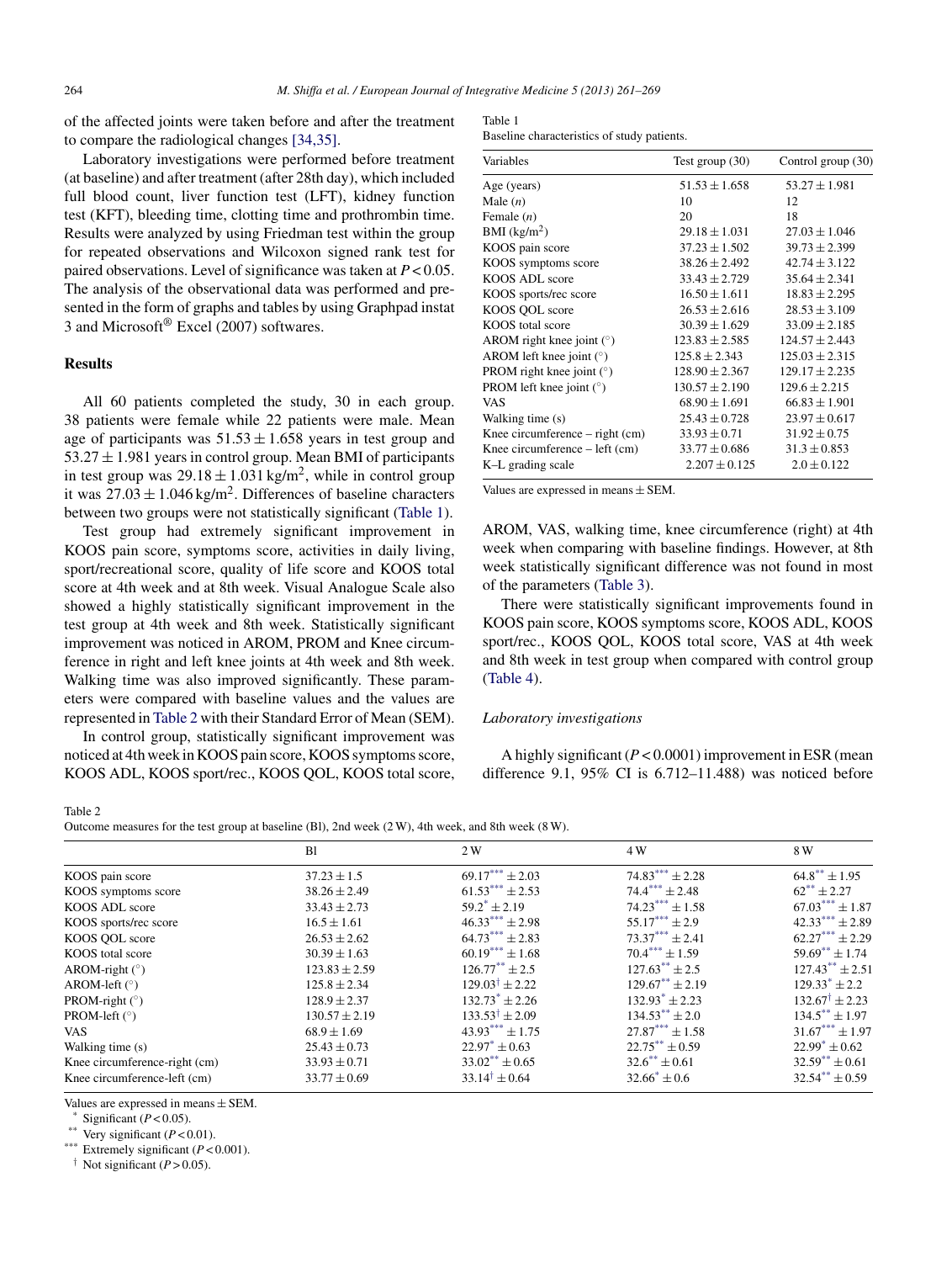*M. Shiffa et al. / European Journal of Integrative Medicine 5 (2013) 261–269* 265

<span id="page-4-0"></span>

| Table 3                                                                                                      |  |
|--------------------------------------------------------------------------------------------------------------|--|
| Outcome measures for the control group at baseline (Bl), 2nd week $(2 W)$ , 4th week, and 8th week $(8 W)$ . |  |

|                               | B <sub>1</sub>    | 2 W                         | 4 W                         | 8 W                         |
|-------------------------------|-------------------|-----------------------------|-----------------------------|-----------------------------|
| KOOS pain score               | $39.73 \pm 2.4$   | $50.33***$ ± 2.35           | $56.93***$ + 2.21           | $42.53^{\dagger} \pm 2.57$  |
| KOOS symptoms score           | $42.74 \pm 3.12$  | $48.45***\pm3.29$           | $52.14***$ + 3.45           | $42.976^{\dagger} + 3.02$   |
| KOOS ADL score                | $35.64 \pm 2.34$  | $47.4^{**} \pm 2.45$        | $54.02***$ ± 2.3            | $38.14^{\dagger} \pm 2.5$   |
| KOOS sports/rec score         | $18.83 \pm 2.3$   | $27.33***$ + 2.51           | $31.33***$ ± 2.58           | $18.94^{\dagger} \pm 2.17$  |
| KOOS QOL score                | $28.53 \pm 3.11$  | $39.22^* \pm 2.93$          | $39.22^* \pm 3.55$          | $29.79^{\dagger} \pm 3.04$  |
| KOOS total score              | $33.09 \pm 2.19$  | $42.55***$ ± 2.18           | $46.74***$ + 2.03           | $34.39^{\dagger} + 2.09$    |
| AROM-right $(°)$              | $124.57 \pm 2.44$ | $125.63***$ ± 2.34          | $125.6^{**} \pm 2.34$       | $125.03^{\dagger} \pm 2.36$ |
| AROM-left $(°)$               | $125.03 \pm 2.32$ | $126.33^{\dagger} \pm 2.28$ | $126.80^{\dagger} \pm 2.24$ | $125.90^{\dagger} + 2.19$   |
| PROM-right $(°)$              | $129.17 \pm 2.24$ | $130.20^{\dagger} + 2.26$   | $130.37^{\dagger} \pm 2.25$ | $129.93^{\dagger} + 2.29$   |
| PROM-left $(°)$               | $129.6 \pm 2.22$  | $130.3^{\dagger} + 2.23$    | $130.5^{\dagger} \pm 2.16$  | $130.7^{\dagger} \pm 2.15$  |
| <b>VAS</b>                    | $66.83 \pm 1.9$   | $57.30^{**} + 2.5$          | $56.80^{**} + 2.57$         | $62.20^{\dagger} \pm 2.17$  |
| Walking time                  | $23.97 \pm 0.62$  | $22.60^* \pm 0.61$          | $22.85^* + 0.53$            | $23.80^{\dagger} + 0.59$    |
| Knee circumference-right (cm) | $31.92 \pm 0.75$  | $31.73** + 0.75$            | $31.73^{**} + 0.75$         | $31.73^* \pm 0.75$          |
| Knee circumference-left (cm)  | $31.3 \pm 0.85$   | $31.18^{\dagger} \pm 0.86$  | $31.12^{\dagger} \pm 0.85$  | $31.12^{\dagger} \pm 0.85$  |

Values are expressed in means  $\pm$  SEM.<br>\* Significant ( $P < 0.05$ ).

Very significant  $(P < 0.01)$ .

\*\*\* Extremely significant (*P* < 0.001).

<sup> $\dagger$ </sup> Not significant ( $P > 0.05$ ).

and after treatment in test group, ESR decreased by 30.1% (mean value and SEM at baseline  $29.37 \pm 1.667$ ; after treatment  $20.27 \pm 1.205$ , while in control group, it was not significant (mean difference 3.37, 95% CI is −0.462 to 7.195;  $P = 0.0643$ . A significant improvement was found in the test group  $(P<0.05)$ , when compared ESR between the groups. Number of CRP positive patients was decreased from 7 to 3 in test group, whereas, there was no change in the number of

Table 4

Comparison of outcome measures between two groups at baseline, 4th week and 8th week.

| End point         | Test group       | Control group     | Estimated mean difference (95% CI) | $P$ -value   |
|-------------------|------------------|-------------------|------------------------------------|--------------|
| KOOS pain score   |                  |                   |                                    |              |
| <b>Baseline</b>   | $37.23 \pm 1.5$  | $39.73 \pm 2.4$   | $-2.5$ ( $-8.07$ to 3.07)          | $P = 0.4710$ |
| 4th week          | $74.83 \pm 2.28$ | $56.93 \pm 2.21$  | 17.9 (21 to 11.22)                 | $P = 0.0002$ |
| 8th week          | $64.8 \pm 1.95$  | $42.53 \pm 2.57$  | 22.27 (15.11 to 29.42)             | P < 0.0001   |
| KOOS symp         |                  |                   |                                    |              |
| <b>Baseline</b>   | $38.27 \pm 2.49$ | $42.77 \pm 3.12$  | $-4.5$ ( $-11.95$ to 2.95)         | $P = 0.2110$ |
| 4th week          | $74.4 \pm 2.48$  | $52.2 \pm 3.43$   | 22.2 (14 to 30.4)                  | P < 0.0001   |
| 8th week          | $62 \pm 2.27$    | $43 \pm 3.03$     | 19 (11.32 to 26.68)                | P < 0.0001   |
| <b>KOOS ADL</b>   |                  |                   |                                    |              |
| <b>Baseline</b>   | $33.43 \pm 2.73$ | $35.7 \pm 2.34$   | $-2.27$ ( $-9.15$ to 4.62)         | $P = 0.6810$ |
| 4th week          | $74.23 \pm 1.58$ | 53.97 $\pm$ 2.3   | 20.27 (15.41 to 25.12)             | P < 0.0001   |
| 8th week          | $67.03 \pm 1.87$ | $38.1 \pm 2.5$    | 28.93 (22.9 to 34.97)              | P < 0.0001   |
| KOOS sports/rec   |                  |                   |                                    |              |
| <b>Baseline</b>   | $16.5 \pm 1.61$  | $18.83 \pm 2.295$ | $-2.23$ ( $-7.98$ to 3.32)         | $P = 0.5130$ |
| 4th week          | $55.17 \pm 2.9$  | $31.33 \pm 2.58$  | 23.83 (15.23 to 32.43)             | P < 0.0001   |
| 8th week          | $42.33 \pm 2.89$ | $18.5 \pm 2.17$   | 23.83 (16.47 to 31.2)              | P < 0.0001   |
| KOOS QOL          |                  |                   |                                    |              |
| <b>Baseline</b>   | $26.53 \pm 2.62$ | 28.57 $\pm$ 3.11  | $-2.03$ ( $-9.19$ to 5.13)         | $P = 0.6230$ |
| 4th week          | $73.37 \pm 2.41$ | $39.3 \pm 3.54$   | 34.07 (25.4 to 42.74)              | P < 0.0001   |
| 8th week          | $62.27 \pm 2.29$ | $29.9 \pm 3.03$   | 32.37 (25.12 to 39.61)             | P < 0.0001   |
| <b>KOOS</b> total |                  |                   |                                    |              |
| <b>Baseline</b>   | $30.4 \pm 1.63$  | $33.03 \pm 2.18$  | $-2.63$ ( $-7.42$ to 2.16)         | $P = 0.3502$ |
| 4th week          | $70.33 \pm 1.61$ | $46.8 \pm 2.02$   | 23.53 (18.59 to 28.48)             | P < 0.0001   |
| 8th week          | $59.73 \pm 1.75$ | $34.4 \pm 2.1$    | 25.33 (20.21 to 30.46)             | P < 0.0001   |
| <b>VAS</b>        |                  |                   |                                    |              |
| <b>Baseline</b>   | $68.9 \pm 1.69$  | $66.83 \pm 1.9$   | $2.07 (-3.31)$ to 7.44)            | $P = 0.5460$ |
| 4th week          | $27.87 \pm 1.58$ | $56.8 \pm 2.57$   | $-28.93(-35.27 \text{ to } -22.6)$ | P < 0.0001   |
| 8th week          | $31.67 \pm 1.97$ | $62.2 \pm 2.17$   | $-30.53$ ( $-36.38$ to $-24.69$ )  | P < 0.0001   |

Values are expressed in means ± SEM.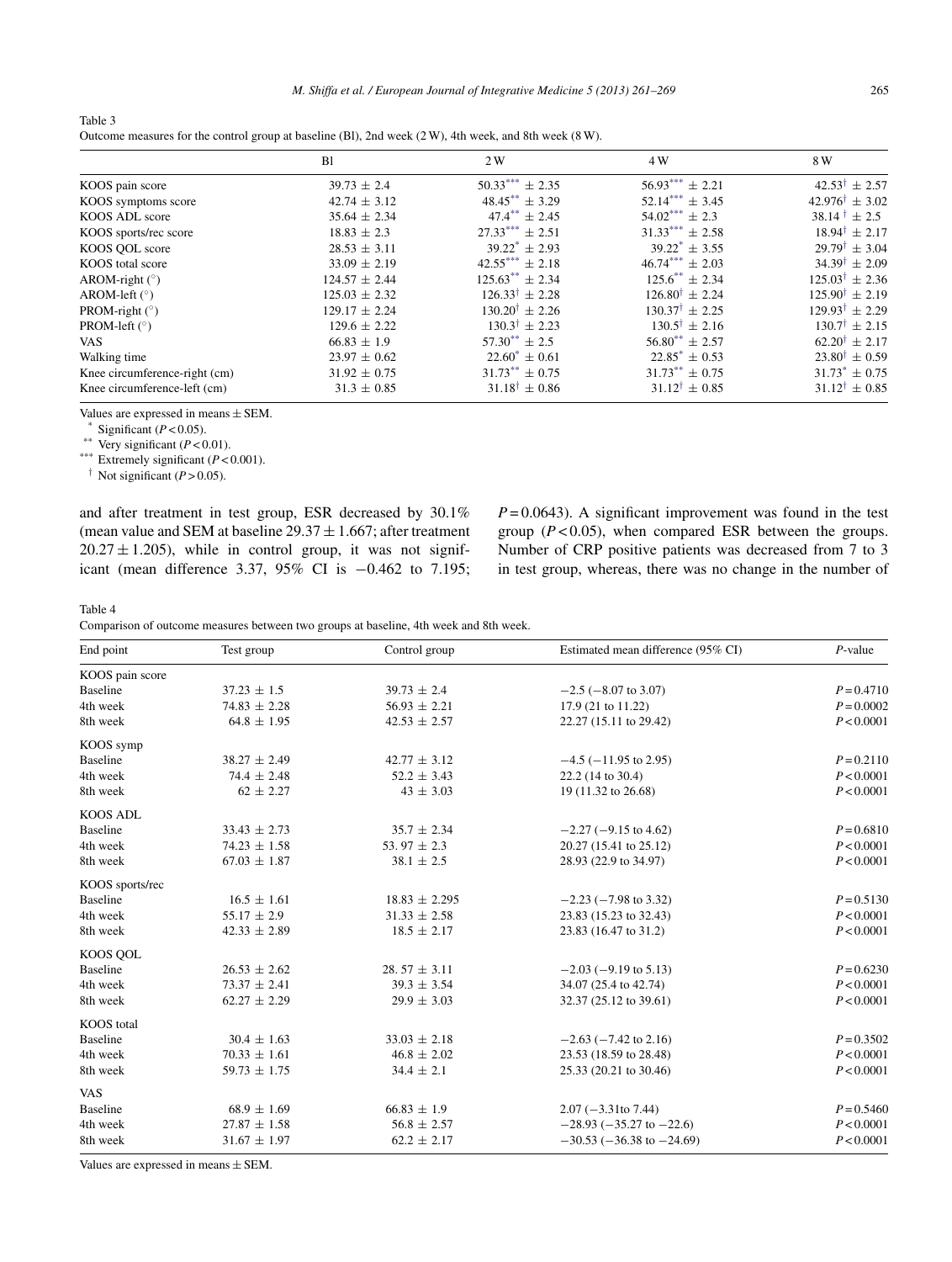

Fig. 1. Effect on haemoglobin (Hb), red blood cell (RBC) count, packed cell volume (PCV) and platelet count before treatment (BT) and after treatment (AT) for both groups.

CRP positive patients in control group. Though the degenerative changes are irreversible and were not aimed in the study, pre and post treatment X-ray were performed and it showed no significant change.

Laboratory investigations were performed before and after the treatment (after 28th day), which include haematology, liver function test (LFT), kidney function test (KFT), bleeding time, clotting time and prothrombin time.These laboratory parameters were taken to evaluate the safety of the treatment. Heamatological assessment such as Hb%, packed cell volume, RBC count and platelet count were not changed significantly when compared both, before and after the treatment (Fig. 1). Likewise, lymphocytes, neutrophils, basophiles, monocytes and total leucocytes count also did not change significantly in both groups.

There was no statistically significant change in Liver Function Test such as Serum Bilirubin, SGOT, SGPT and ALP in the subjects before and after the treatment and between the two groups (Fig. 2).

Bleeding time, clotting time and prothrombin time were also monitored for evaluation of safety and it was revealed that there was no any significant change in both the study groups (Fig. 3).

In addition, there was no statistically significant difference in kidney function tests such as urea, creatinine, protein, albumin, globulin and serum electrolytes, at the end of therapy. It was only for uric acid where a statistically significant difference was



Fig. 2. Effect on serum glutamine oxalo-acetic transaminase (SGOT), serum glutamine pyruvic transaminase (SGPT) and serum alkaline phosphatase ALP before and after treatment.



Fig. 3. Effect on bleeding time and clotting time before and after treatment for both groups.

obtained (Fig. 4). This may be due to the action of surinjan (*Colchium luteum*). Surinjan is well known forits action in Gout, characterized by a high level of uric acid in blood. Therefore this significant change in uric acid may be attributed to *Colchium*. Hence, the leech therapy as well as Unani formulation are well tolerated and free from toxicity.

# **Discussion**

Osteoarthritis is a chronic, degenerative and progressive disease that results from complex interactions of multiple physical and biochemical factors [\[36\].](#page-7-0) It has social, economical and psychological impacts on the society in multiple ways. First the cost of treatment; second it usually affects working age group leading to economical burden in families [\[37\].](#page-7-0) The prevalence of OA is increasing due to lifestyle changes and an increasingly elderly population. Hence, this places a globally major burden on individuals, health care and social care systems. With the advancement of the medical science and health awareness schemes, the morbidity rate has declined but the prevalence rate is still high, due to lack of absolute treatment.



Fig. 4. Effect on serum creatinine, blood urea and serum uric acid before and after treatment for both groups.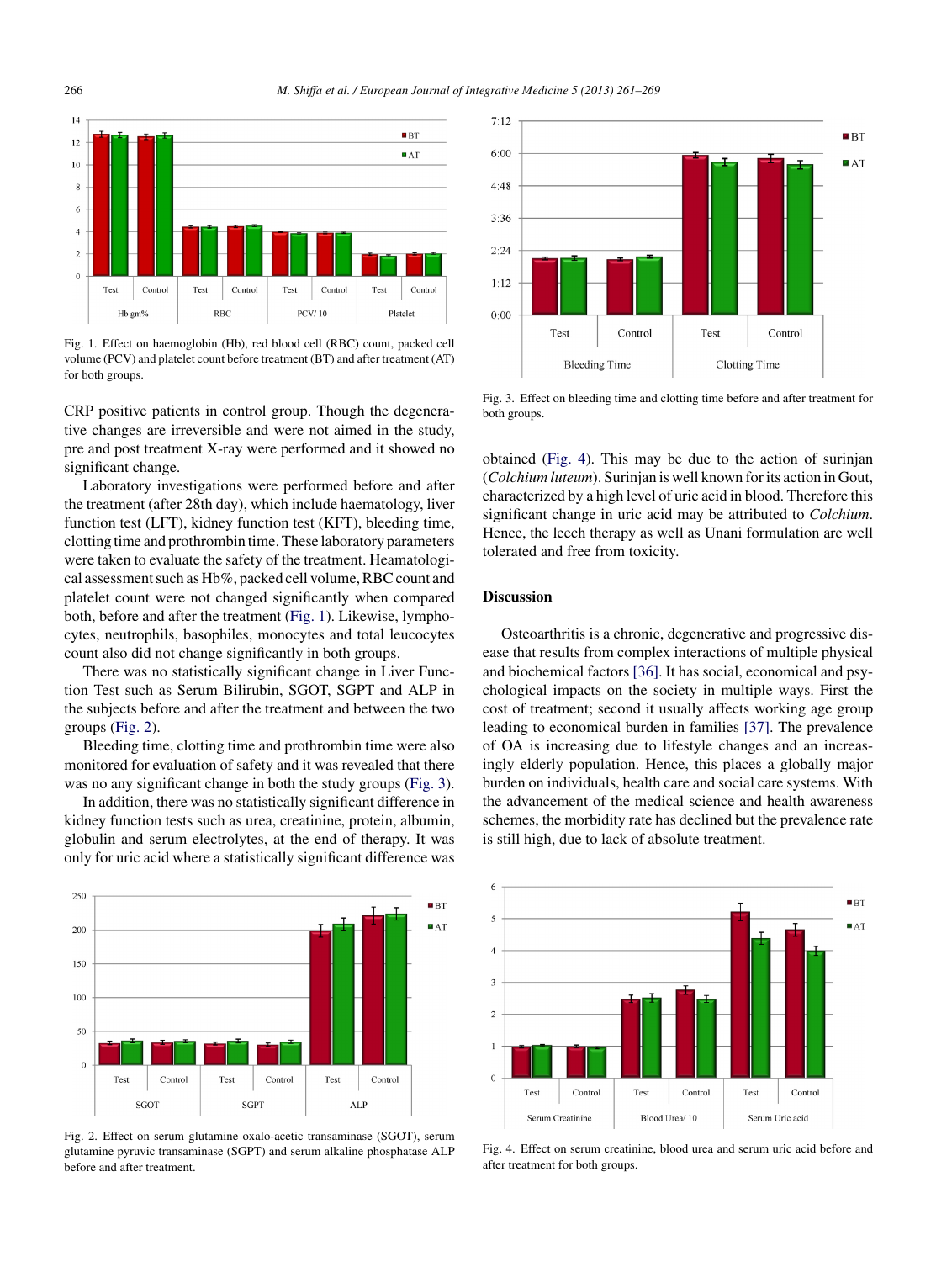Up to this date, there is no effective cure for this chronic disorder and whatever the treatment options available, they are not permanent and not completely free from adverse affects. In osteoarthritis, the main objectives of treatment are to hold-up the degenerative process and minimize symptoms; in addition to that, the therapy should be tolerable when used for a longer period without minimal or no adverse effects. Treatment for OA focuses on relieving symptoms and improving function and can include a combination of patient education, physical therapy, weight control and use of medications [\[38\].](#page-8-0)

As per the Unani doctrine, derangement of the humour occurs due to the presence of morbid matters in the body and the blood circulation, which are responsible for the production of many diseases. Osteoarthritis is caused by derangement of humours, which are cold in nature like *Balghami* (phlegm), and *Saudavi* (black bile) humours, known as cold derangement of temperament. Leech therapy is applied for the purpose of elimination of morbid material from the body. Considering its vital role and successful use in Unani, the present study was designed and conducted to rationalize this idea scientifically.

In this randomized, controlled trial, patients who were in the test group experienced clinically significant improvement in most of the evaluated parameters. They had decreased perception in pain and other symptoms of osteoarthritis. Moreover, they experienced improved functional ability and day to day performance. In osteoarthritis, pain is the first and foremost symptom for which patient usually visits a doctor. In this study, extremely significant improvement was found in KOOS pain score and VAS at 2nd, 4th and 8th in test group, while in control group extremely significant improvement occurred at 2nd and 4th only. This shows pain relief more in test group and this effect was persisted minimum of 4 weeks after the treatment. The same kind of observations were recorded in KOOS symptoms score, KOOS ADL score, KOOS sports/recreational activity score, KOOS QOL score and KOOS total score. Pain and other symptoms of OA interconnected with each other. Whenever pain is relieved, then it leads to relieve other symptoms like stiffness, swelling, tenderness, etc. In other words it improves the functional ability.

The observed effects may be explained through different mechanisms. At first, leech injects some painkilling substances, which anaesthetize the area, and causes reduction in pain. Therefore, patient may not feel the pain of leech bite and this effect lasts for hours or more. A local anaesthetic is a polypeptide chain that initially affects the 'A' nerve fibres and the larger 'B' nerve fibres. There is also a long-term anaesthetic effect from leech saliva that specially affects the 'C' nerve fibres and the small 'B' nerve fibres that control the sympathetic nervous system. This anaesthetic effect can last several months and provide long term relief from sympathetic mediated pain [\[39\].](#page-8-0)

Secondly, certain leech enzymes have anti-inflammatory properties. Proteinase inhibitors are mainly responsible for its anti-inflammatory action in the host, such as bdellin (inhibitors of trypsin, plasmin, and acrosin), tryptase inhibitor, eglin (inhibitors of alpha chymotrypsin, subtilisin and chymasin and the granulocyte proteinases elastase and cathepsin G), inhibitor of carboxypeptidase and inhibitor of complement component C1s [\[40\].](#page-8-0) Thus, it reduces pain and inflammation in knee joint. The various bioactive substances in leech saliva may also exert substantial effects in periarticular tissue and adjacent structures. Thirdly, physical effects of bloodletting may cause relief due to elimination or dilution of various pain and inflammatory mediators like cytokines which cause pain. Fourthly, placebo effects might be responsible for the symptomatic benefit. The principal limitation of this study is that the placebo effects of this invasive treatment cannot be ruled out. Currently, a sham leech treatment is not available and blinding the treatment is not feasible. The improvement in other outcome measures like morning stiffness, physical function is attributed mainly to the reduction in pain, as it is the chief symptom, which produces other complications.

Control group has statistically significant pain reduction during first four weeks, which could be attributed to *C. luteum* and *C. longa*, for its reported analgesic and anti-inflammatory activities [\[41–43\].](#page-8-0) However, the effect of this drug does not persist as long as the effects of leech therapy.

Test group showed statistically significant improvement in active and passive range of motion before and after treatment. Similarly, walking time also improved significantly in test group. These improvements could be due to decrease of pain and inflammation.

Knee joint circumference of more than 1.0 cm represents a real clinical improvement (smallest real difference) [\[33,32\].](#page-7-0) Knee circumference was measured and it showed extremely significant improvement in test group in both knee joints. This could be attributed to the subsidence of knee swelling and was more impressive at 4th week and persisted until 8th week. Improvement of knee swelling in test group clearly shows the anti-inflammatory effect of leech therapy, which reduces the inflammation, thus reducing knee swelling.

In test group, number of CRP positive patients was decreased and significant improvement was observed in ESR, when comparing both groups at the end of the treatment. This observation may be attributed to the anti-inflammatory activity of leech enzymes. Pre and post treatment X-ray were performed and showed no significant change. It is important to mention that the main limitation of this study was that modern diagnostic methods for evaluation of the osteoarhritic changes could not be used because of the lack of financial support.

As far as safety of leech therapy was concerned, haematological and biochemical parameters were evaluated before and after the therapy. During the whole therapy period, no significant change was seen in haematological parameters (haemoglobin, total leucocytes count, red blood cell count, platelet count), bleeding time, clotting time and prothrombin time.

Leech therapy was found to be safe and well tolerated, but in 16.67% patients, mild itching for a couple of days was noticed due to local irritation. Theoretically, leech therapy carries an infection risk because of the bacteria, which is found in leech gut *Aeromonus hydrophila*. However, there was no case reported in this study. It may be due to highly selective patients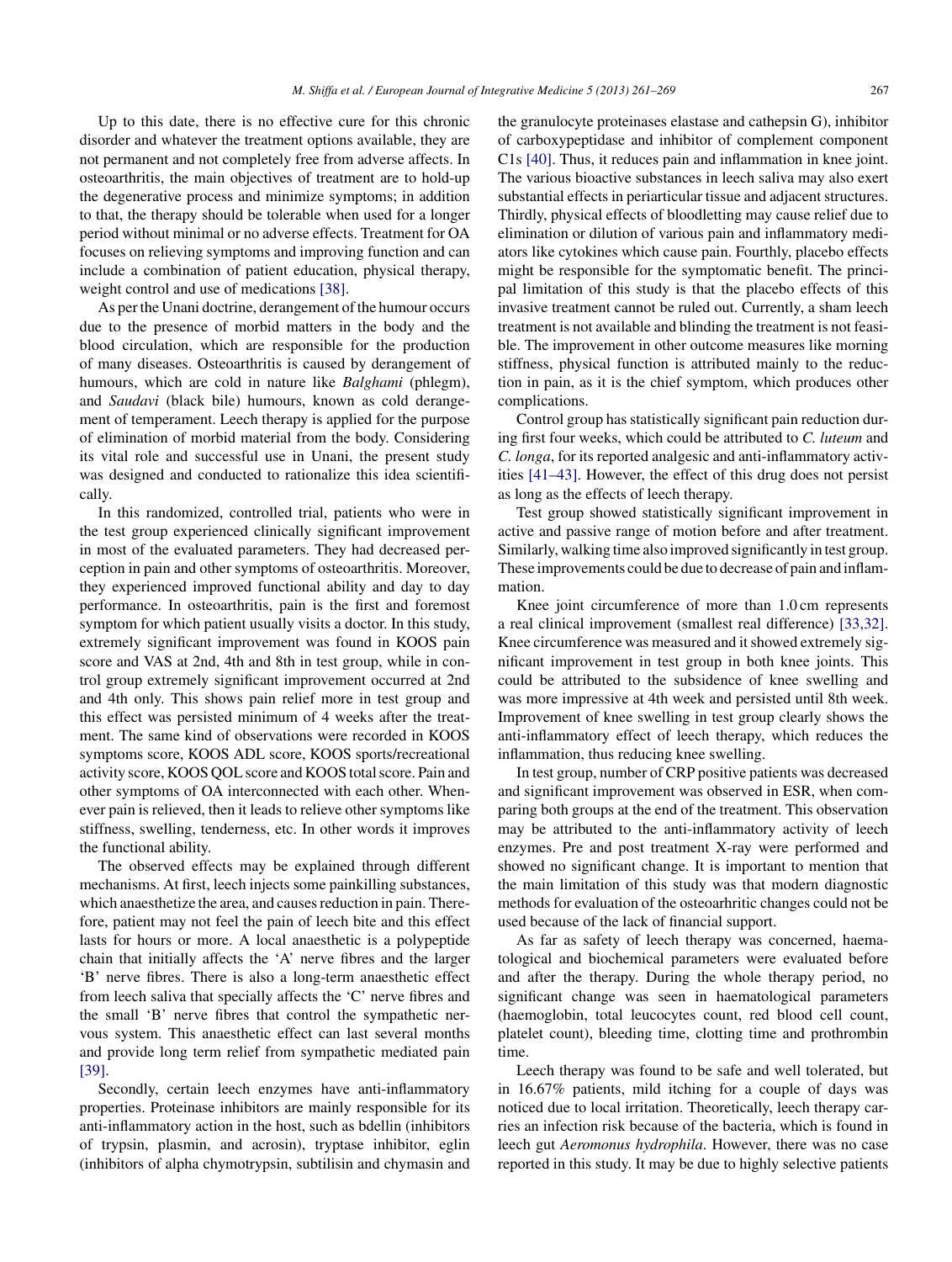<span id="page-7-0"></span>(non-immuno compromised) and strict adherence to good hygienic practice.

# **Conclusion**

There was statistically significant improvement observed in reduction of pain, other symptoms, and physical functions during treatment and even after 4 weeks of treatment. Therefore, the leech therapy seems to be an effective treatment for reducing symptoms of knee osteoarthritis and restoring the physical functions, moreover the therapy was found to be safe and well tolerated.

# **Authors contribution**

Complete research was done by all the authors.

# **Financial support**

None.

# **Conflicts of interest**

None.

# **Acknowledgements**

The authors are thankful to the Jamia Hamdard University for providing necessary facilities to conduct the research and also thankful to Prof. Waseem Ahmad, Department of Zoology, Aligarh Muslim University, Aligarh, for identification and certification of leech.

# **References**

- [1] Shamsaddini S, Dabiri S. Basal cell carcinoma on nickel dermatitis after leech applying. East Mediterr Health J 2000;6(1):194–6.
- [2] Hyson JM. Leech therapy: a history. J Hist Dentist 2005;3(1):25–7.
- [3] Robert NM, David M, David AB. The leech and the physician: biology, etymology, and medical practice with *Hirudinea medicinalis*. World J Surg 2000;24:878–83.
- [4] Adams F. The genuine works of Hippocrates, London. Sydenham Soc 1849;312:315.
- [5] Adams SL. The medical leech, a page from the annelids of internal medicine. Ann Intern Med 1988;109:399–405.
- [6] Foucher G, Henderson HR, Maneau M, Merle M, Braun FM. Distal digital replantation: one of the best indications for microsurgery. Int J Microsurg 1981;3:263–70.
- [7] Henderson HP, Matti B, Laing AG, Morelli S, Sully L. Avulsion of the scalp treated by microvascular repair: the use of leeches for post-operative decongestion. Br J Plastic Surg 1983;36:235–9.
- [8] Weinfeld AB, Yuksel E, Boutros S, Gura DH, Friedman JD. Clinical and scientific considerations in leech therapy for the management of acute venous congestion – a review. Ann Plast Surg 2000;45:207–12.
- [9] Kreamer BA, Korber KE, Aquino TI, Engleman A. Use of leechesin plastic and reconstructive surgery – a review. Reconst Microsurg 1988;4:381.
- [10] Al Baghdadi IH. Kitab-al-mukhtarat fil tib. Vol. I. Urdu translation by CCRUM; New Delhi, India: CCRUM; 2005. p. 279.
- [11] Al Baghdadi IH. Kitab-al-mukhtarat fil tib. Vol. I. Urdu translation by CCRUM; New Delhi, India: CCRUM; 2005. p. 229.
- [12] Ibn-e-Sina. Alqanoon fit tibb (English translation by Dept. of Islamic Studies Jamia Hamdard). Book 1. New Delhi, 1993. p. 367–8.
- [13] Jurjani AH. Zakheera khwarzam shahi (Hadi Husain Khan, Trans.)*.* Vol. I. Part III. India: Lucknow. Matba Nami Munshi Nawal Kishore 1930:225–6.
- [14] Razi AB. Kitab-ul hawi fit tibb (Urdu Trans. by CCRUM), vol. 11, 1st ed. New Delhi, India: CCRUM; 2004. p. 75–193.
- [15] Michalsen A, Roth M, Dobos G, Aurich M. Medicinal leech therapy. Germany: Stuttgart, Thieme; 2007. p. 116–29.
- [16] Andereya S, Stanzel S, Maus U, Mueller-Rath R, Mumme T, Siebert CH, et al. Assessment of leech therapy for knee osteoarthritis: a randomized study. Acta Orthop 2008;79(2):235–43.
- [17] Dicesare PE, Abramson SB. Pathogenesis of osteoarthritis. In: Harris ED, Budd RC, Genovese MC, et al., editors. Kelley's textbook of rheumatology, vol. II, 7th ed. Philadelphia: Elsevier Saunders; 2005. p. 1493–513.
- [18] Altman R, Asch E, Bloch D, Bole G, Borenstein D, Brandt K, et al. Development of criteria for the classification and reporting of osteoarthritis: classification of osteoarthritis of the knee. Diagnostic and Therapeutic Criteria Committee of the American Rheumatism Association. Arthritis Rheum 1986;29:1039–49.
- [19] Shah A, Fitzgerald D, Murray F. Non-steroidal anti-inflammatory drugs (NSAIDs) and gastro-intestinal toxicity: current issues. Irish J Med Sci 1999;168(4):242–5.
- [20] Soeken KL, Miller SA, Ernst E. Herbal medicines for the treatment of rheumatoid arthritis: a systematic review. Rheumatology 2003;42:652–9.
- [21] Malcolm Elliott J, Ulrich Kutschera. Medicinal leeches: historical use, ecology, genetics and conservation. Freshw Rev 2011;4:21–41.
- [22] Rados C. Beyond bloodletting: FDA gives leeches a medical makeover. FDA Consum 2004;38(5):9.
- [23] Abbas Zaidi SM, et al. A systematic overview of the medicinal importance of sanguivorous leeches. Altern Med Rev 2011;16(1):59–65.
- [24] Verma PS. A manual of practical zoology invertebrates. New Delhi: S Chand & Company Ltd.; 2006. p. 288–91.
- [25] Anonymous. Leeches (Phylum Annelida, Class Hirudinea), vol. (L-M). The Wealth of India (Publications & Information Directorate, New Delhi); 1962. p. 57.
- [26] Wewers ME, Lowe NK. A critical review of visual analogue scales in the measurement of clinical phenomena. Res Nurs Health 1990;13:227–36.
- [27] Roos E, Toksvig-Larsen S. Knee injury and Osteoarthritis Outcome Score (KOOS)-validation and comparison to the WOMAC in total knee replacement. Health Qual Life Outcomes 2003:1.
- [28] Roos EM, Roos HP, Lohmander LS, Ekdahl C, Beynnon BD. Knee Injury and Osteoarthritis Outcome Score (KOOS)-development of a selfadministered outcome measure. J Orthop Sports Phys Ther 1998;28: 88–96.
- [29] Brosseau L, Tousignant M, Budd J, Chartier N, et al. Intratester and intertester reliability and criterion validity of the parallelogram and universal goniometers for active knee flexion in healthy subjects. Physiother Res Int 1997;2(3):150–66.
- [30] Mohsin M. Effects of glucosamine sulfate on primary knee osteoarthritis. Al Ameen J Med Sci 2008;1(1):42–9.
- [31] Bruce HD. Short-distance walking speed and timed walking distance: redundant measures for clinical trials? Neurology 2006;66:584–6.
- [32] Nicholas JJ, Taylor FH, Buckingham RB, Ottonello D. Measurement of circumference of the knee with an ordinary tape measure. Ann Rheum Dis 1976;35:282–4.
- [33] Jakobsen TL, Christensen M, Christensen SS, Olsen M, Bandholm T. Reliability of knee joint range of motion and circumference measurements after total knee arthroplasty: does tester experience matter? Physiother Res Int 2010;15:126–34.
- [34] Kellgren JH, Lawrence JS. Radiological assessment of osteo-arthrosis. Ann Rheum Dis 1957;16(4):494–502.
- [35] Spector TD, Cooper C. Radiographic assessment of osteoarthritis in population studies: wither Kellgren and Lawrence? Osteoarthritis Cartilage 1993;1:203–6.
- [36] Mandelbaum B, Waddell D. Etiology and pathophysiology of osteoarthritis. Orthopedics 2005;28(2):s207–14.
- [37] Aspden RM. Osteoarthritis: a problem of growth not decay? Rheumatology 2008;47:1452–60.